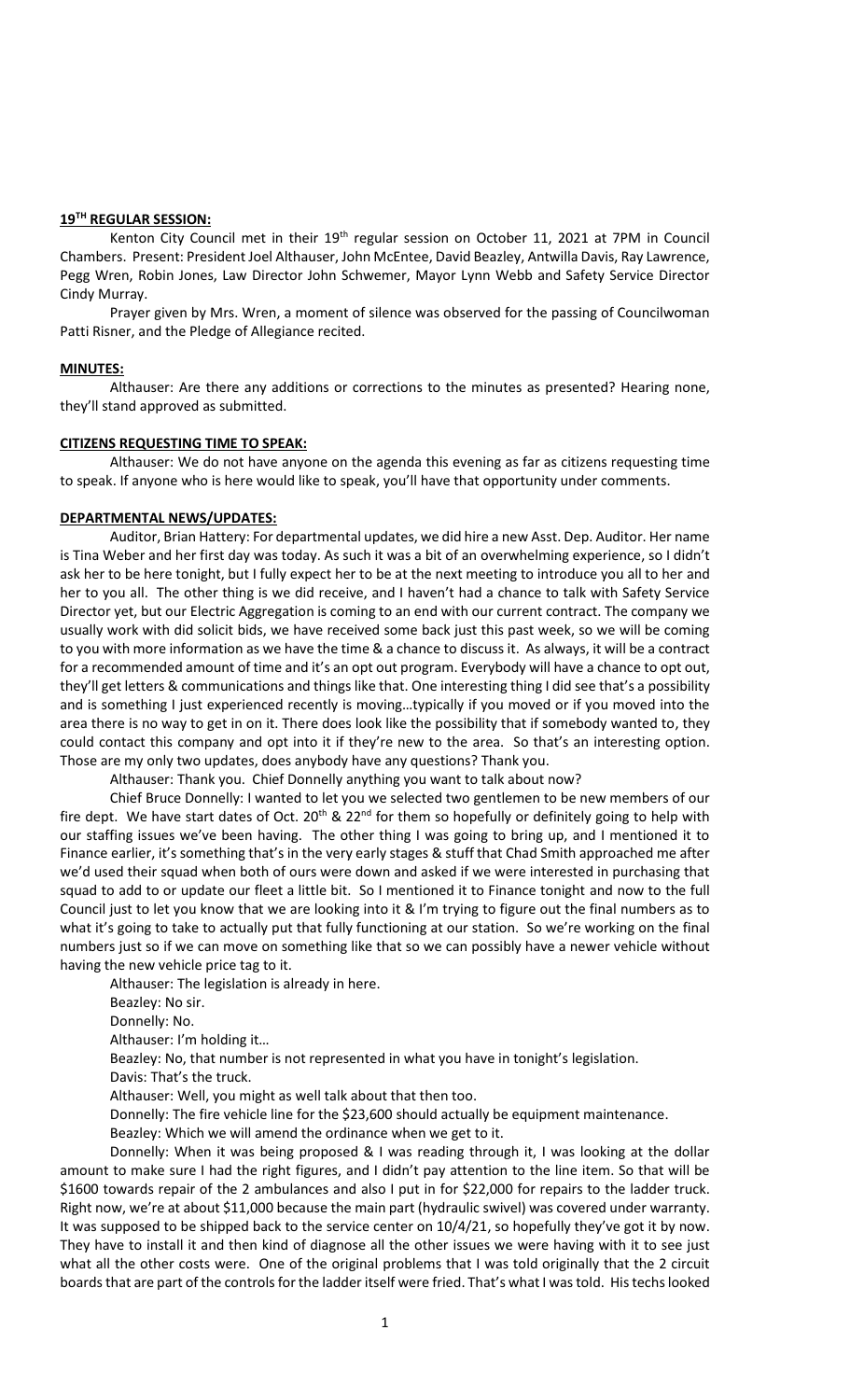at them & he said he thinks they're okay and the problem with them not functioning properly was because of the short in the swivel. So he's hoping once they get the swivel on those will be fine & we won't have to replace them. That gives us 2 ways if we would have to replace them…they're about \$9400 for the two so that's why I added those extra dollars for installation & other repairs. The best case scenario is if they do have to replace them since they were potentially damaged by the faulty hydraulic swivel they may be covered under warranty also. So the extra dollars are for the worse case scenario, but hopefully we won't have to use all of that money. The \$2800 is to update the computers at the fire station. We use one of the towers as our own server and I think Chris Griffin said that's running off Windows 98 so that's the age of a couple of those computers down there. The other one is to replace the computer tower that controls the tornado siren. We've had a lot of issues with it whether it does the Wednesday afternoon test or not, so that's why we're looking to update that plus some other software & hardware that goes along with it. The overtime line items…I'm hoping I've got it padded to where I'm not coming & asking again for the rest of the year. Basically, I've figured in for the 5 holiday pays we have coming in the last 2 months of the year, the additional staffing coverage that we're having right now which hopefully Oct. 19<sup>th</sup> will be the last time we have to do that for the rest of the year, and then additional monies for emergency callbacks. So hopefully there is enough there to cover all that and more than I actually need. So that's the rundown of all those items.

Althauser: Thank you. Chief Musser, anything?

Chief Dennis Musser: I just wanted to make everybody aware we're scheduling a civil service test for Nov.  $17<sup>th</sup>$  for police. We're not planning on hiring anybody off of it immediately or filling a vacancy, but we will have exhausted our current list. So I don't see us losing anyone, although I do have some guys that could go anytime they want. They assure me they're not, but you never know. So that's Nov.  $17<sup>th</sup>$  if you know anyone that is looking for that kind of a job. That's all I've got.

Althauser: Thank you. Taylor, anything you want to talk about?

PIO/Rec Director, Taylor Klinger: Nothing right now.

# **COMMUNICATIONS/PETITIONS:**

Althauser: Just to mention in communications you have the Kenton-Hardin Health Dept. Board minutes from Aug. 24<sup>th</sup>. Questions on those? Then on petitions we do have an item requesting an alley vacation between 826 & 840 S. Detroit St. The map is here and it's down by Letson…It's 1879 Electric. It's really behind them, well beside them, I guess.

Clerk: They own on both sides of the alley.

Althauser: Right. Okay we'll pass that to…what committee has time right now? Special Projects? Oh, we don't have a formal Special Projects. What's Safety working on?

Safety, Davis: Safety can do it…we're going to have meet about some lights.

Althauser: Again, they do own all around it. Does the Mayor or either Chief have any issues? Do you want to take a look at it or can you tell enough from the map?

Davis: You want us to answer you right now?

Althauser: It's up to you.

Davis: I was unaware of where we were going on this. Let us take a look at it…like I said, we have to meet this week about lights and then we'll come back in 2 weeks.

Althauser: Okay, we'll revisit that at the next meeting. In fact, even if you want you can always let John know also if you don't have any issues…

Davis: I don't foresee any issues, but I'd feel much more comfortable if Ray & I actually went and took a gander at it.

Clerk: Check for utilities…

Althauser: I don't think there are any utilities unless there is some major junction there.

#### **MONTHLY/ANNUAL REPORTS:**

Althauser: We have quite a few…you have Income Tax. Any questions on that? Cindy & the Mayor have quite a few reports...you've got the Water Loss report, the Public Works monthly report, and the WWTP Daily Discharge report. Is there anything you'd like clarified or comments or questions? We also have a couple of months of reports from KFD (Aug. & Sept.), and also KPD has their Sept. report. Any questions for either Chief on those?

## **COMMITTEE REPORTS:**

Althauser: We have Finance Committee minutes from 9/27, so David do you want to start?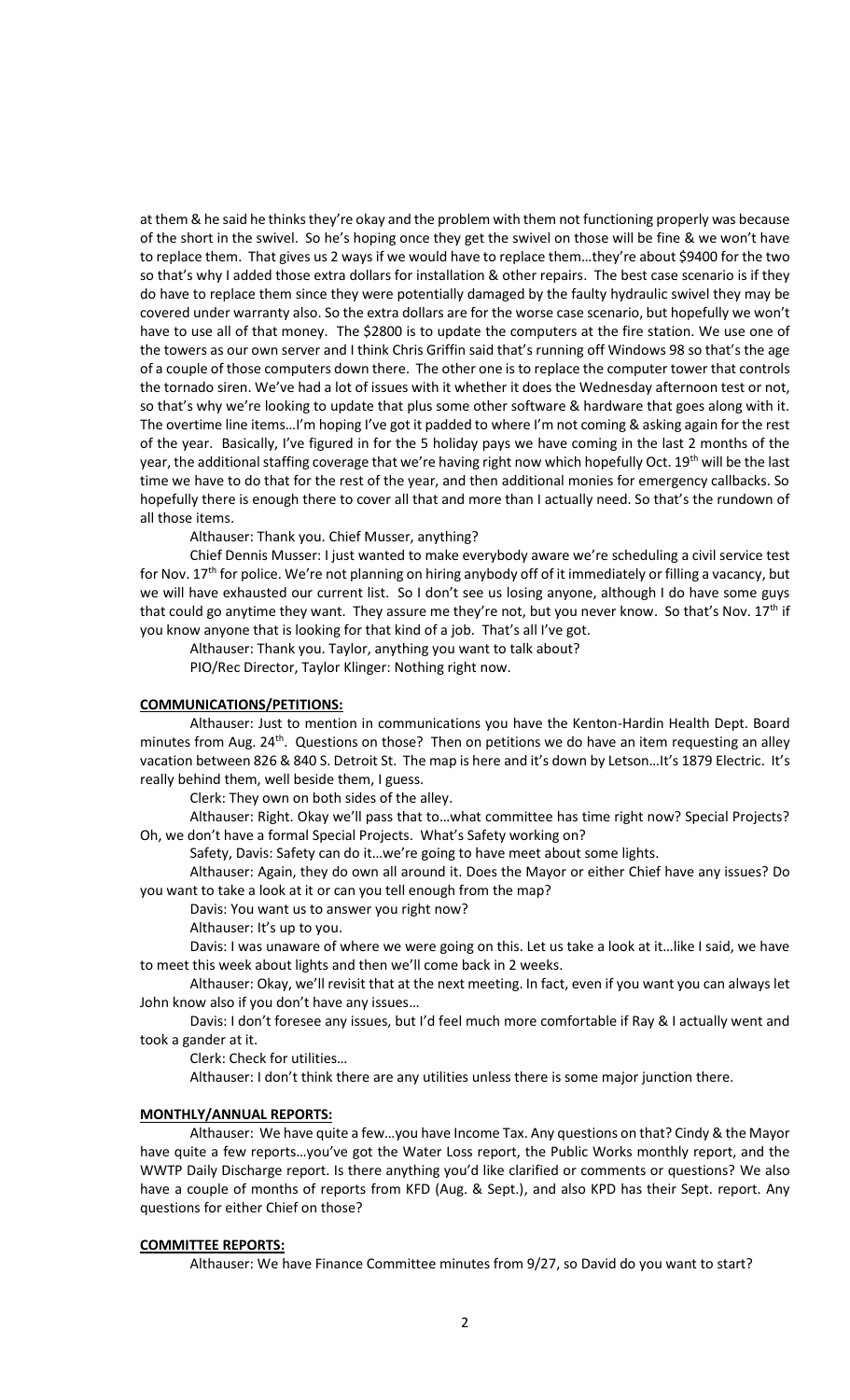Finance, Beazley: We did meet this evening & discussed the legislation presented 2 weeks ago and any pending questions on that, as well as what Chief reviewed for us already on the finance portion of that. We're working diligently on the budget and in 2 weeks we'll have our almost entire session dedicated to that. That is obvious the Auditor's Dept. has been short staffed so grinding through all the things they need to do in addition to the budget has put us behind the 8-ball on this process. Just a reminder in 2 weeks at 6PM is we'll meet again.

Althauser: Any other committee reports this evening or any special assignments? Ok, I'd just report BKP did meet in a special meeting on Friday with respect to what Chief talked about in regard to an ambulance (the Ford they have). Their board did approve that to be sold depending on what the City decides. They're already buying a different one too. I know several of them are out for training this week so nothing will move on that.

Beazley: With regards to that, we're simply waiting for Chief's final number on that. It appears like it's a very attractive price for us for what we're getting. We feel very comfortable & we'll be moving forward with that once we have definitive numbers to place in front of all of Council. (including additional costs to oufit it & repair/maintenance)…

Althauser: Right, they're pulling all the goodies out of it.

Beazley: We need to do the outfitting & any maintenance issues as well as purchase…

Althauser: I know he's open to sharing the maintenance reports.

## **OLD BUSINESS:**

**RESOLUTION NO. 21-006, 3RD READING, TITLE ONLY; A RESOLUTION ACCEPTING THE AMOUNTS AND RATES AS DETERMINED BY THE BUDGET COMMISSION AND AUTHORIZING THE NECESSARY TAX LEVIES AND CERTIFYING THEM TO THE COUNTY AUDITOR AND DECLARING AN EMERGENCY.**

Althauser: We've had this in front of us for a couple of meetings in a row. It's an annual event. Any questions on that? It is a  $3<sup>rd</sup>$  if Council is so inclined to consider it.

# **Motion by Mr. Beazley & second by Mr. McEntee to approve Resolution No. 21-006.**

Althauser: Is there any discussion? **(Roll call vote, 6 ayes; motion carried)**

# **ORDINANCE NO. 21-023, 2ND READING, TITLE ONLY; AN ORDINANCE PROVIDING FOR ADDITIONAL APPROPRIATIONS FOR THE YEAR 2021 FOR THE CITY OF KENTON, OHIO AND DECLARING AN EMERGENCY.**

Althauser: I'm guessing there was a little discussion on this tonight…very minimal?

Beazley: No questions, no opposition and Finance is fully prepared to move forward with this this evening.

**Motion by Mr. Beazley & second by Mrs. Wren that the rules requiring legislation of a permanent or general nature to be read on three separate days, be suspended. Roll call vote, 6 ayes; motion carried.**

# **Motion by Mr. McEntee and second by Mr. Lawrence to approve Ordinance No. 21-023.**

Althauser: Is there any discussion? **(Roll call vote, 6 ayes; motion carried)** Does any member have any old business to be presented?

#### **NEW BUSINESS:**

Althauser: You can see we do have 5-6 items on the agenda…I think there are two B's on here. Clerk: Whoops, we do. Sorry…

Althauser: 6 different items on the agenda.

**RESOLUTION NO. 21-007, 1ST READING, TITLE ONLY; A RESOLUTION AUTHORIZING THE MAYOR AND/OR SAFETY SERVICE DIRECTOR OF CITY OF KENTON, OHIO TO ENTER INTO A CAPITAL IMPROVEMENT COMMUNITY PARK, RECREATION/CONSERVATION PROJECT PASS THROUGH GRANT AGREEMENT WITH THE STATE OF OHIO, DEPARTMENT OF NATURAL RESOURCES, AND DECLARING AN EMERGENCY.**

Althauser: Obviously, this must have been talked about quite a bit in Parks & Rec I'm guessing. Taylor, did you want to explain more of it?

Schwemer: Joel, I can explain it. Obviously the leveling & sealing of the pool done in the spring, this is where the City is recouping some of that money. The work has been done and the money has been spent. We're just trying to get money through the grant to basically cover our cost for that. So we'd really like for this to be passed tonight. This is not asking for any monetary contributions from the City, it's just trying to get money back to cover repairs we've already done. Timing is kind of critical, so again we'd be asking to waive the 3 read rule.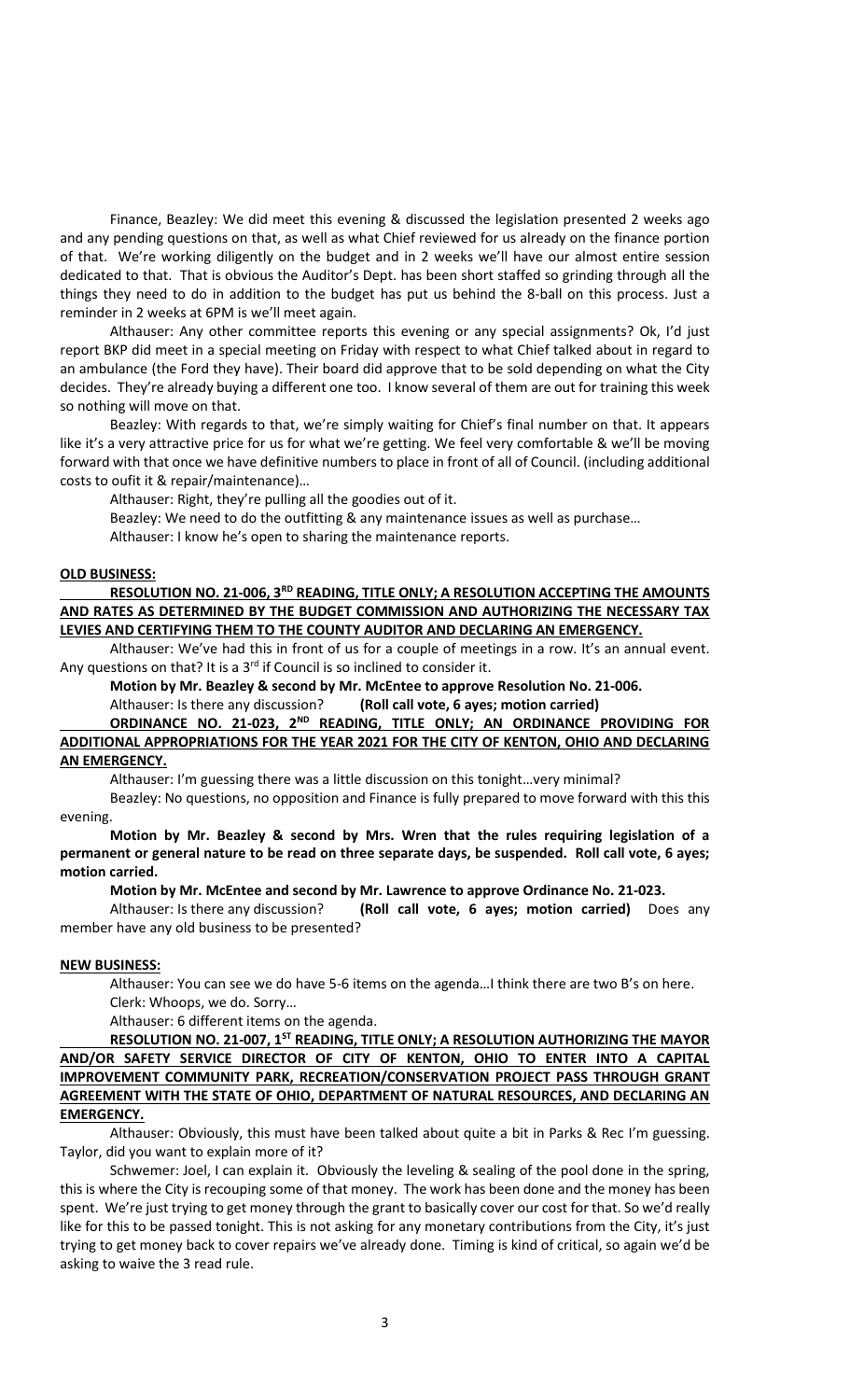**Motion by Mrs. Davis & second by Mr. Beazley that the rules requiring legislation of a permanent or general nature to be read on three separate days, be suspended. Roll call vote, 6 ayes; motion carried.** 

**Motion by Mrs. Wren & second by Ms. Jones to approve Resolution No. 21-007.**

Althauser: Is there any discussion? **(Roll call vote, 6 ayes; motion carried)**

**RESOLUTION NO. 21-008, 1ST READING, TITLE ONLY; A RESOLUTION AUTHORIZING THE MAYOR TO SUBMIT AN APPLICATION TO THE DISTRICT PUBLIC WORKS INTEGRATING COMMITTEE AND TO EXECUTE A PROJECT AGREEMENT WITH THE OHIO PUBLIC WORKS COMMISSION FOR A CITY OF KENTON CITY-WIDE STREET RESURFACING IMPROVEMENTS PROJECT AND DECLARING AN EMERGENCY.**

Althauser: I don't know how much anyone wants to talk about this, it can go another read, but we'd probably need to do it at the next meeting per Mark (Doll). This is for OPWC (Round 36). Are there any questions at this time?

**RESOLUTION NO. 21-009, 1ST READING, TITLE ONLY; A RESOLUTION AUTHORIZING THE MAYOR TO SUBMIT AN APPLICATION TO THE DISTRICT PUBLIC WORKS INTEGRATING COMMITTEE AND TO EXECUTE A PROJECT AGREEMENT WITH THE OHIO PUBLIC WORKS COMMISSION FOR A CITY OF KENTON EAST COLUMBUS STREET RESURFACING IMPROVEMENTS PROJECT AND DECLARING AN EMERGENCY.**

Althauser: The same thing goes here, the same timing. This will get the ball rolling for the Columbus St. project. Any questions on it right now? Any objections to moving it on to a  $2^{nd}$  reading? Ok.

**RESOLUTION NO. 21-010, 1ST READING, TITLE ONLY; A RESOLUTION AUTHORIZING THE MAYOR TO SUBMIT AN APPLICATION TO THE DISTRICT PUBLIC WORKS INTEGRATING COMMITTEE AND TO EXECUTE A PROJECT AGREEMENT WITH THE OHIO PUBLIC WORKS COMMISSION FOR A CITY OF KENTON DOWNTOWN IMPROVEMENTS-PHASE II PROJECT AND DECLARING AN EMERGENCY.**

Althauser: So, much the same as B&C before…this is the Phase II portion. Questions? We'll read this again in 2 weeks.

**ORDINANCE NO. 21-024, 1ST READING, TITLE ONLY; AN ORDINANCE AUTHORIZING THE SAFETY SERVICE DIRECTOR TO ADVERTISE FOR BIDS FOR MATERIALS AND SUPPLIES FOR THE CALENDAR YEAR 2022 AND TO CONTRACT WITH THE LOWEST AND/OR BEST BIDDERS AND DECLARING AN EMERGENCY.**

Althauser: Sounds like this is something we have a similar time frame on if we want. Ok, we'll consider it next meeting.

ORDINANCE NO. 21-025, 1<sup>ST</sup> READING, TITLE ONLY; AN ORDINANCE PROVIDING FOR **ADDITIONAL APPROPRIATIONS FOR THE YEAR 2021 FOR THE CITY OF KENTON, OHIO AND DECLARING AN EMERGENCY.**

Althauser: Chief went over this in great detail & Finance is very up to speed on it. Anything you want to add David?

Beazley: No Sir. We are fully in favor of moving forward with this with great expediency…even tonight if you'd like.

Althauser: I'm waiting….

Davis: What line item do we need to amend?

Beazley: Mr. President, in order to make this proper and get the information correct, the first item instead of fire vehicle I would propose we amend that to say fire maintenance of equipment. This encompasses the repair to the 2 existing ambulances and the ladder truck which has been out of service for an extended period. It should not say vehicle, it should say fire maintenance of equipment.

**Motion by Mr. Beazley & second by Mrs. Davis to amend Ordinance No. 21-025 by changing fire vehicle to fire maintenance of equipment.** 

Althauser: Is there any discussion on the amendment? **(Roll call vote, 6 ayes; motion carried)** Ok, that's been amended and we would need a motion to suspend the rules and pass that in order to move forward on this.

**Motion by Mr. Beazley & second by Mr. Lawrence that the rules requiring legislation of a permanent or general nature to be read on three separate days, be suspended. Roll call vote, 6 ayes; motion carried.**

**Motion by Mr. McEntee & second by Mrs. Wren to approve Ordinance No. 21-025 as amended.**

Althauser: Is there any discussion? **(Roll call vote, 6 ayes; motion carried)** Is there anything you want to add to new business, anything else we need to discuss? Ok, we'll have plenty to do in 2 weeks.

#### **COMMENTS:**

Klinger: Just two quick things. So we have a Parks meeting this Wednesday here in Council Chambers at 7:30PM, if anybody would like to come. We will be discussing the vacancy for the campground manager…DeWayne has been with us the last 2 years and he is actually retiring fulltime now,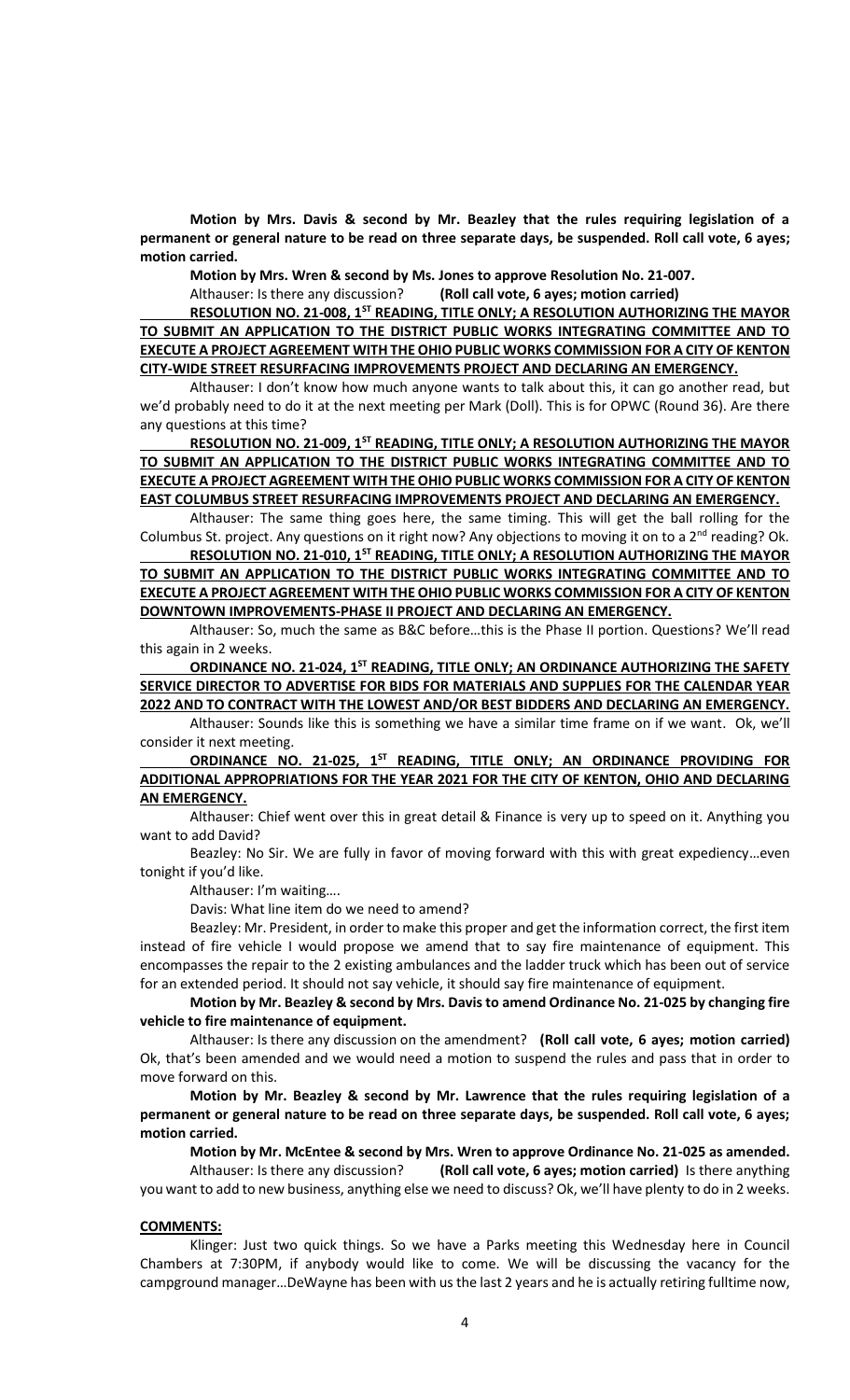but he will be fulfilling his contract until the end of the year, but we are hiring for a new campground maintenance manager and that person will just be specifically for the campground not the France Lake part. So, if anybody knows anybody…we have it on our website under employment and if you have somebody you'd like to suggest for that, that would be awesome. We're just getting ahead of the game, but DeWayne is actually here until the end of the year. Also, be looking out for the same posting that we did last year for running the pool. We're just trying to do it ahead of time this year so we get it in before all the holidays and everything and get everything squared away. If you have anybody you'd like to recommend, that's super helpful…let Stephanie or myself know. Any questions? Alright, thank you.

Bart Steele: My name is Bart Steele & I've come before you numerous times in request for repairment of sidewalks or putting in sidewalks. I spoke with the Mayor and she has assured me that it is all underway and it will be taken care of, it's just a matter of time. For that I thank you all.

McEntee: Nothing other than regrets for Councilwoman Patti Risner & family.

Beazley: I have nothing further to add other than Patti will be missed.

Davis: Same.

Jones: I'd just like to extend my sympathies to Patti Risner's family. She loved Kenton and she loved the Lord so I guess she's shining down over us.

Schwemer: With regard to Patti, this is one of the things she absolutely loved. She felt bad that she wasn't able to be here for the last several months, but her heart was in it & she was still engaging and keeping aware of what's going on in the City. She will be missed, and she missed everyone sitting around this room, but she is in a better place. She has gone through a lot, so I feel very bad for that, but I'm happy for her. Just a reminder at the next meeting, we'll be doing this at the beginning, but we'll have that rezoning hearing at 7PM so we'll just open our Council meeting with that. I'll plan on having legislation at the request of Mr. Carmean because after the next meeting we'll have had 2 public hearings and he's requesting that we do take action. So, if you guys could review in your notes to see if there are any questions and drive by the property again so hopefully everyone is informed, we can move that along and I'll have the legislation in place to present to Council. That's all I have.

Mayor Webb: Just to update, this past week we've kind of went on an abatement letter spree. We do have some money left from not having to go full bore on the McKitrick Hospital, so one of the places…we'll be meeting tomorrow night with the Architectural Review Board about the archway over the alley, so that's one. I think that bid came in around \$15,500. We also sent some other residential ones that we're looking at so I'll keep everybody up to date on that. Also, we have applied…Safety Service Director Murray did bring up where we've applied for a sewer and water grant funding through the Dept. of Development. It's a \$5,000 max…I mean \$5,000,000 on water & \$5,000,000 on sewer so we maxed out both. We thought it would be advantageous for us to reach out to the Director of Development Lydia Mihalik, she's on Governor DeWine's cabinet and she's in Findlay so we reached out to her to come and look at our community & see what our project is…we're shovel ready and we're trying to basically put on a good explanation why we deserve a good chunk of money. So she will be here Nov. 1<sup>st</sup> and we really look forward to present to her so we're pretty excited that she's willing to come down and hear about what our future is. She's a person who makes a lot of that work so we're pretty excited about that. Also, Cindy & I went last Monday to ONU & we reached out to the engineering dept. It sounds like we're going to have a pretty good little mix for their capstone projects so they're pretty excited because their capstone projects are going to be about city revitalization and it just happened to work. So they're very excited about it and I think we might be able to form a neat partnership. It's a win win not only for the students to see what they're getting into, but also what we're getting into. It's kind of a neat thing & we're excited about that. That same Monday we went over to see Patti & she was in great spirits. She was very upbeat like Patti always is, but she knew what was ahead and she was tired but she was ready. We'll miss her. I think one of the things Patti was also passionate about…she was always passionate about our City, but she was also the prayer warrior for our first responders. She was consistently covering first responders and I believe her prayers were answered and that's why we're doing pretty good there and we're going to keep those prayers going. Also, we also did lose Wayne "Beano" Mendenhall in our community, and he has left a tremendous legacy. Everywhere you go you see Beano's work…what he did for the community, for the schools, parks…up at Murray Park the two pillars he put those in at no cost & he has plaque up there with his name on it, the back stops…everywhere in this town he has left his mark so I talked to the family today & I know that Mercedes & those will continue to press that on. Tomorrow is the funeral and I've asked the Public Works Dept. and Police to make sure we give him a nice procession that is well deserved. Darn it, he was a good one. That's all I have.

Althauser: Thanks, Lynn. I just offer that the couple of times I went over to see Patti as John described and Lynn did as well, she was…it was very important to her to finish her term. She always was